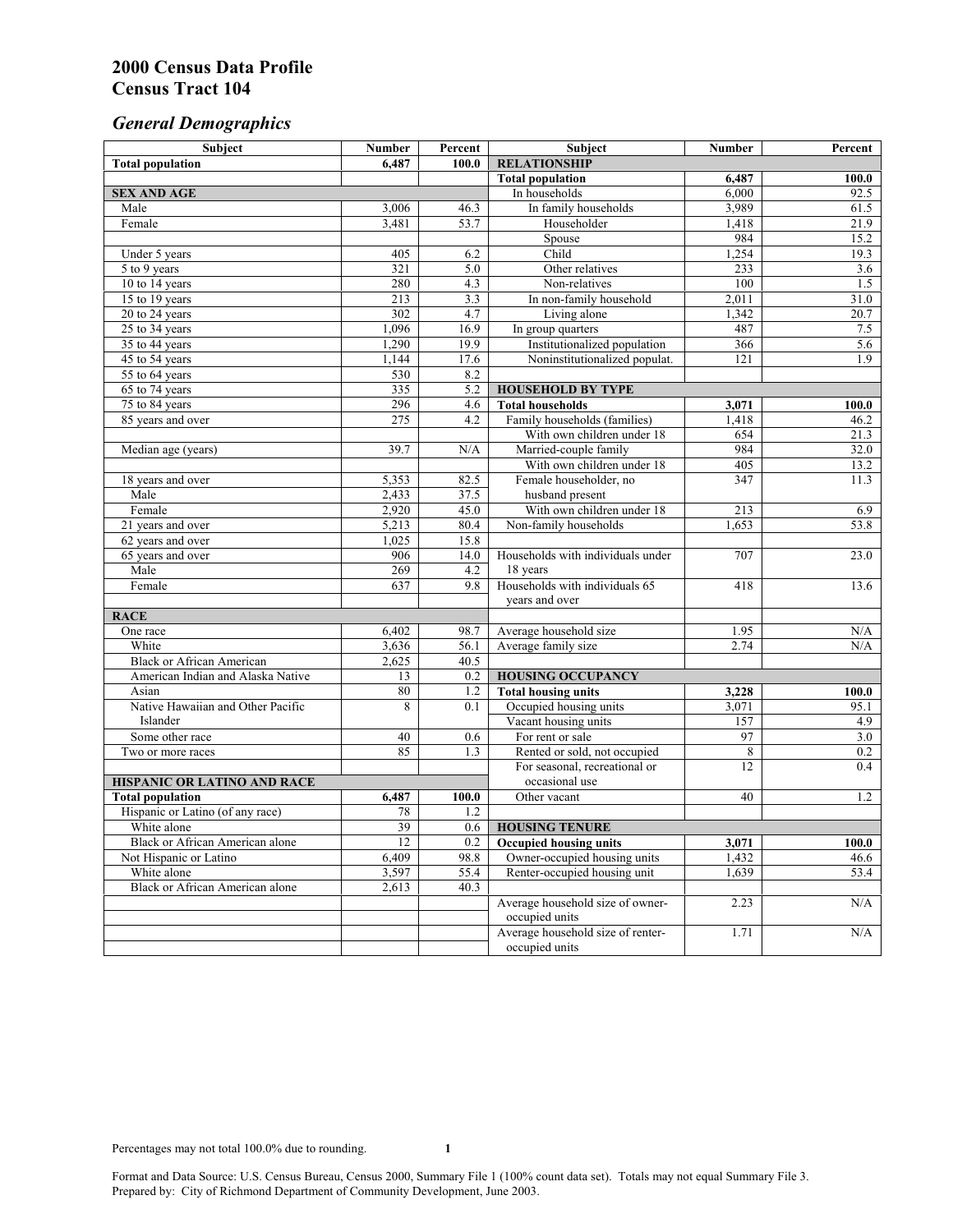### *Social Characteristics*

| <b>Subject</b>                              | Number                   | Percent      | <b>Subject</b>                         | <b>Number</b>  | Percent       |  |
|---------------------------------------------|--------------------------|--------------|----------------------------------------|----------------|---------------|--|
| <b>SCHOOL ENROLLMENT</b>                    | <b>RESIDENCE IN 1995</b> |              |                                        |                |               |  |
| Population 3 years and over enrolled in     | 1,362                    | 100.0        | Population 5 years and over            | 6,068          | 100.0         |  |
| school                                      |                          |              | Same house in 1995                     | 2,940          | 48.5          |  |
| Nursery school, preschool                   | 93                       | 6.8          | Different house in the U.S. in         | 2.923          | 48.2          |  |
| Kindergarten                                | 99                       | 7.3          | 1995                                   |                |               |  |
| Elementary school (grades 1-8)              | 521                      | 38.3         | Same county                            | 1,527          | 25.2          |  |
| High school (grades 9-12)                   | 196                      | 14.4         | Different county                       | 1,396          | 23.0          |  |
| College or graduate school                  | 453                      | 33.3         | Same state                             | 830            | 13.7          |  |
|                                             |                          |              | Different state                        | 566            | 9.3           |  |
| <b>EDUCATIONAL ATTAINMENT</b>               | Elsewhere in 1995        | 205          | 3.4                                    |                |               |  |
| Population 25 years and over                | 4,948                    | 100.0        |                                        |                |               |  |
| Less than 9 <sup>th</sup> grade             | 259                      | 5.2          | NATIVITY AND PLACE OF BIRTH            |                |               |  |
| $9th$ to $12th$ grade, no diploma           | 544                      | 11.0         | <b>Total population</b>                | 6,487          | 100.0         |  |
| High school graduate (includes equivalency) | 949                      | 19.2         | Native                                 | 6.265          | 96.6          |  |
| Some college, no degree                     | 858                      | 17.3         | <b>Born</b> in United States           | 6,222          | 95.9          |  |
| Associate degree                            | 139                      | 2.8          | State of residence                     | 4,096          | 63.1          |  |
| Bachelor's degree                           | 1,083                    | 21.9         | Different state                        | 2,126          | 32.8          |  |
| Graduate or professional degree             | 1,116                    | 22.6         | Born outside United States             | 43             | 0.7           |  |
| Percent high school graduate or higher      | 83.8%                    | N/A          | Foreign born                           | 222            | 3.4           |  |
| Percent bachelor's degree or higher         | 44.4%                    | N/A          | Entered 1990 to March 2000             | 145            | 2.2           |  |
|                                             |                          |              | Naturalized citizen                    | 77             | 1.2           |  |
| <b>MARITAL STATUS</b>                       |                          |              | Not a citizen                          | 145            | $2.2^{\circ}$ |  |
| Population 15 years and over                | 5,460                    | 100.0        |                                        |                |               |  |
| Never married                               | 1,753                    | 32.1         | <b>REGION OF BIRTH OF FOREIGN BORN</b> |                |               |  |
| Now married, not including separated        | 2,402                    | 44.0         | Total (excluding born at sea)          | 222            | 100.0         |  |
| Separated                                   | 261                      | 4.8          | Europe                                 | 58             | 26.1          |  |
| Widowed                                     | 463                      | 8.5          | Asia                                   | 28             | 12.6          |  |
| Female                                      | 380                      | 7.0          | Africa                                 | 108            | 48.6          |  |
| Divorced                                    | 581                      | 10.6         | Oceania                                | $\theta$       | 0.0           |  |
| Female                                      | 385                      | 7.1          | Latin America                          | 28             | 12.6          |  |
|                                             |                          |              | Northern America                       | $\theta$       | 0.0           |  |
| <b>GRANDPARENTS AS CAREGIVERS</b>           |                          |              |                                        |                |               |  |
| Grandparent living in household with<br>58  |                          | 100.0        | <b>LANGUAGE SPOKEN AT HOME</b>         |                |               |  |
| one or more own grandchildren under 18      |                          |              | Population 5 years and over            | 6,068          | 100.0         |  |
| years                                       |                          |              | English only                           | 5,751          | 94.8          |  |
| Grandparent responsible for grandchildren   | 13                       | 22.4         | Language other than English            | 317            | 5.2           |  |
|                                             |                          |              | Speak English less than<br>"very well" | 135            | 2.2           |  |
| <b>VETERAN STATUS</b>                       |                          |              |                                        |                |               |  |
| Civilian population 18 years and over       | 5,338                    | 100.0        | Spanish                                | 149<br>48      | 2.5           |  |
| Civilian veterans                           | 603                      | 11.3         | Speak English less than<br>"very well" |                | 0.8           |  |
| <b>DISABILITY STATUS OF THE CIVILIAN</b>    |                          |              | Other Indo-European                    | 128            | 2.1           |  |
| NONINSTITUTIONALIZED POPULATION             | languages                |              |                                        |                |               |  |
| Population 5 to 20 years                    | Speak English less than  | 62           | 1.0                                    |                |               |  |
| With a disability                           | 870<br>76                | 100.0<br>8.7 | "very well"                            |                |               |  |
| Population 21 to 64 years                   | 4.211                    | 100.0        | Asian and Pacific Island               | 22             | 0.4           |  |
| With a disability                           | 781                      | 18.5         | languages                              |                |               |  |
| Percent employed                            | 49.6%                    | N/A          | Speak English less than                | $\overline{7}$ | 0.1           |  |
| No disability                               | 3,430                    | 81.5         | "very well"                            |                |               |  |
| Percent employed                            | 83.4%                    | N/A          | Other Languages                        | 18             | 0.3           |  |
| Population 65 years and over                | 657                      | 100.0        | Speak English less than                | 18             | 0.3           |  |
| With a disability                           | 386                      | 58.8         | "very well"                            |                |               |  |

Format and Data Source: U.S. Bureau of the Census, Census 2000, Summary File 3 (sample data set). Totals may not equal Summary File 1 due to sampling.

Prepared by: City of Richmond Department of Community Development, June 2003.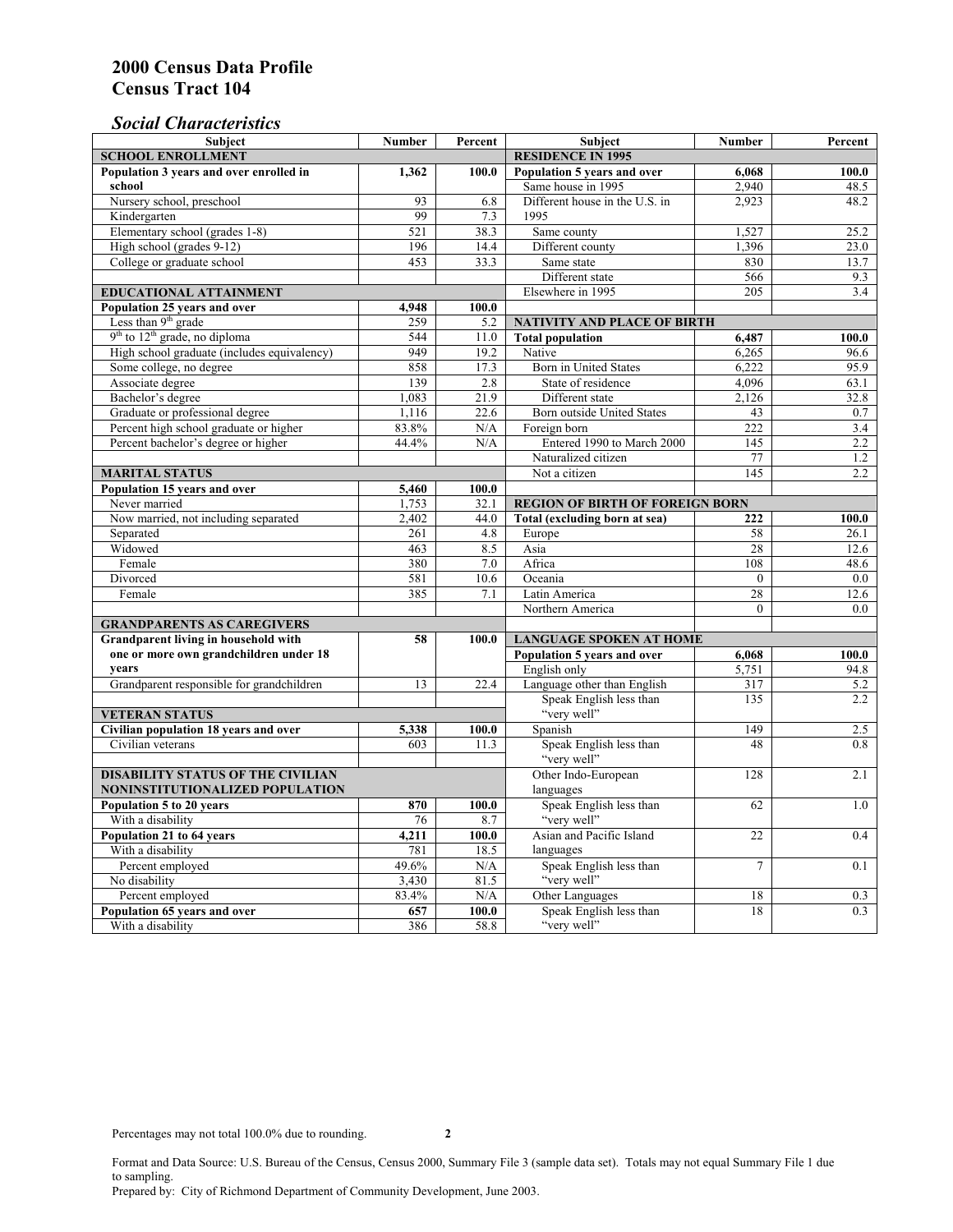### *Economic Characteristics*

| Subject                                                                                | <b>Number</b>    | Percent                             | Subject                                                                | <b>Number</b>    | Percent          |
|----------------------------------------------------------------------------------------|------------------|-------------------------------------|------------------------------------------------------------------------|------------------|------------------|
| <b>EMPLOYMENT STATUS</b>                                                               |                  |                                     | <b>INCOME IN 1999</b>                                                  |                  |                  |
| Population 16 years and over                                                           | 5,401            | 100.0                               | <b>Households</b>                                                      | 3,051            | 100.0            |
| In labor force                                                                         | 3,611            | 66.9                                | Less than \$10,000                                                     | 325              | 10.7             |
| Civilian labor force                                                                   | 3,602            | 66.7                                | \$10,000 to \$14,999                                                   | 282              | 9.2              |
| Employed                                                                               | 3,440            | 63.7                                | \$15,000 to \$24,999                                                   | 539              | 17.7             |
| Unemployed                                                                             | 162              | 3.0                                 | \$25,000 to \$34,999                                                   | 350              | 11.5             |
| Percent of civilian labor force                                                        | 4.5%             | N/A                                 | \$35,000 to \$49,999                                                   | 421              | 13.8             |
| <b>Armed Forces</b>                                                                    | 9                | 0.2                                 | \$50,000 to \$74,999                                                   | 520              | 17.0             |
| Not in labor force                                                                     | 1,790            | 33.1                                | \$75,000 to \$99,999                                                   | 229              | 7.5              |
| Females 16 years and over                                                              | 2,996            | 100.0                               | \$100,000 to \$149,999                                                 | 244              | $\rm 8.0$        |
| In labor force                                                                         | 1,784            | 59.5                                | \$150,000 to \$199,999                                                 | 77               | 2.5              |
| Civilian labor force                                                                   | 1,784            | 59.5                                | \$200,000 or more                                                      | 64               | 2.1              |
| Employed                                                                               | 1,702            | 56.8                                | Median household income (dollars)                                      | 35,738           | N/A              |
| Own children under 6 years                                                             | 469              | 100.0                               |                                                                        |                  |                  |
| All parents in family in labor force                                                   | 300              | 64.0                                | With earnings                                                          | 2,567            | 84.1             |
|                                                                                        |                  |                                     | Mean earnings (dollars)                                                | 50,509           | N/A              |
| <b>COMMUTING TO WORK</b>                                                               |                  |                                     | With Social Security income                                            | 577              | 18.9             |
| Workers 16 years and over                                                              | 3,359            | 100.0                               | Mean Social Security income                                            | 10,577           | N/A              |
| Car, truck, or van - drove alone                                                       | 2,311            | 68.8                                | (dollars)                                                              |                  |                  |
| Car, truck, or van - carpooled                                                         | 444              | 13.2                                | With Supplemental Security income                                      | 83               | 2.7              |
| Public transportation (including taxicab)                                              | 334              | 9.9                                 | Mean Supplemental Security                                             | 6,837            | N/A              |
| Walked                                                                                 | 96               | 2.9                                 | income (dollars)                                                       |                  |                  |
| Other means                                                                            | 43               | 1.3                                 | With public assistance income                                          | 66               | 2.2              |
| Worked at home                                                                         | 131              | 3.9                                 | Mean public assistance income                                          | 1,541            | N/A              |
| Mean travel time to work (minutes)                                                     | 19.9             | N/A                                 | (dollars)                                                              |                  |                  |
|                                                                                        |                  |                                     | With retirement income (dollars)                                       | 344              | 11.3             |
| Employed civilian population 16 years and over                                         | 3,440            | 100.0                               | Mean retirement income (dollars)                                       | 16,066           | N/A              |
| <b>OCCUPATION</b>                                                                      |                  |                                     |                                                                        |                  |                  |
| Management, professional, and related occupations                                      | 1,783            | 51.8                                | <b>Families</b>                                                        | 1,421            | 100.0            |
| Service occupations                                                                    | 552              | 16.0                                | Less than \$10,000                                                     | 88               | 6.2              |
| Sales and office occupations                                                           | 662              | 19.2                                | \$10,000 to \$14,999                                                   | 62               | 4.4              |
| Farming, fishing, and forestry occupations                                             | $\mathbf{0}$     | 0.0                                 | \$15,000 to \$24,999                                                   | 183              | 12.9             |
| Construction, extraction, and maintenance                                              | 90               | 2.6                                 | \$25,000 to \$34,999                                                   | 151              | 10.6             |
| occupations                                                                            |                  |                                     | \$35,000 to \$49,999                                                   | 160              | 11.3             |
| Production, transportation, and material moving                                        | 353              | 10.3                                | \$50,000 to \$74,999                                                   | 342              | 24.1             |
| occupations                                                                            |                  |                                     | \$75,000 to \$99,999                                                   | 163              | 11.5             |
|                                                                                        |                  |                                     | \$100,000 to \$149,999                                                 | 147              | 10.3             |
| <b>INDUSTRY</b>                                                                        |                  |                                     | \$150,000 to \$199,999                                                 | 77               | 5.4              |
| Agriculture, forestry, fishing and hunting, and                                        | $\boldsymbol{0}$ | 0.0                                 | \$200,000 or more                                                      | 48               | 3.4              |
| mining                                                                                 |                  |                                     | Median family income (dollars)                                         | 52,078           | N/A              |
| Construction                                                                           | 124              | 3.6                                 |                                                                        |                  |                  |
| Manufacturing                                                                          | $\overline{277}$ | 8.1                                 | Per capita income (dollars)                                            | 25,227           | N/A              |
| Wholesale trade                                                                        | 94               |                                     |                                                                        |                  |                  |
| Retail trade                                                                           | 290              | 2.7<br>8.4                          | <b>Median earnings (dollars)</b><br>Male full-time, year-round workers | 35.718           |                  |
| Transportation and warehousing, and utilities                                          | 87               | $\overline{2.5}$                    | Female full-time, year-round workers                                   | 27,959           | N/A<br>N/A       |
|                                                                                        |                  |                                     |                                                                        |                  |                  |
| Information<br>Finance, insurance, real estate, and rental and                         | 120<br>291       | 3.5<br>8.5                          |                                                                        | Number           | Percent          |
|                                                                                        |                  |                                     |                                                                        | below<br>poverty | below            |
| leasing                                                                                |                  | 13.1                                | Subject                                                                | level            | poverty<br>level |
| Professional, scientific, management,<br>administrative, and waste management services | 450              |                                     | <b>POVERTY STATUS IN 1999</b>                                          |                  |                  |
| Educational, health and social services                                                |                  |                                     |                                                                        |                  |                  |
|                                                                                        | 1,006            | 29.2                                | <b>Families</b>                                                        | 151              | 10.6             |
| Arts, entertainment, recreation, accommodation and                                     | 263              | 7.6                                 | With related children under 18 years                                   | 125              | 17.0             |
| food services                                                                          |                  |                                     | With related children under 5 years                                    | 51               | 15.1             |
| Other services (except public administration)                                          | 171              | 5.0                                 | Families with female householder, no                                   | 118              | 34.9             |
| Public Administration                                                                  | 267              | 7.8                                 | husband present                                                        |                  |                  |
|                                                                                        |                  |                                     | With related children under 18 years                                   | 108              | 39.9             |
| <b>CLASS OF WORKER</b>                                                                 |                  | With related children under 5 years | 34                                                                     | 37.4             |                  |
| Private wage and salary workers                                                        | 2,476            | 72.0                                | <b>Individuals</b>                                                     | 852              | 13.8             |
| Government workers                                                                     | 818              | 23.8                                | 18 years and over                                                      | 641              | 12.8             |
| Self-employed workers in own not incorporated                                          | 129              | 3.8                                 | 65 years and over                                                      | 102              | 15.5             |
| business                                                                               |                  |                                     | Related children under 18 years                                        | 211              | 18.6             |
| Unpaid family workers                                                                  | 17               | 0.5                                 | Related children 5 to 17 years                                         | 133              | 18.4             |
|                                                                                        |                  |                                     | Unrelated individuals 15 years and                                     | 432              | 19.5             |
|                                                                                        |                  |                                     | over                                                                   |                  |                  |

Percentages may not total 100.0% due to rounding. **3** 

Format and Data Source: U.S. Bureau of the Census, Census 2000, Summary File 3 (sample data set). Totals may not equal Summary File 1 due to sampling.

Prepared by: City of Richmond Department of Community Development, June 2003.